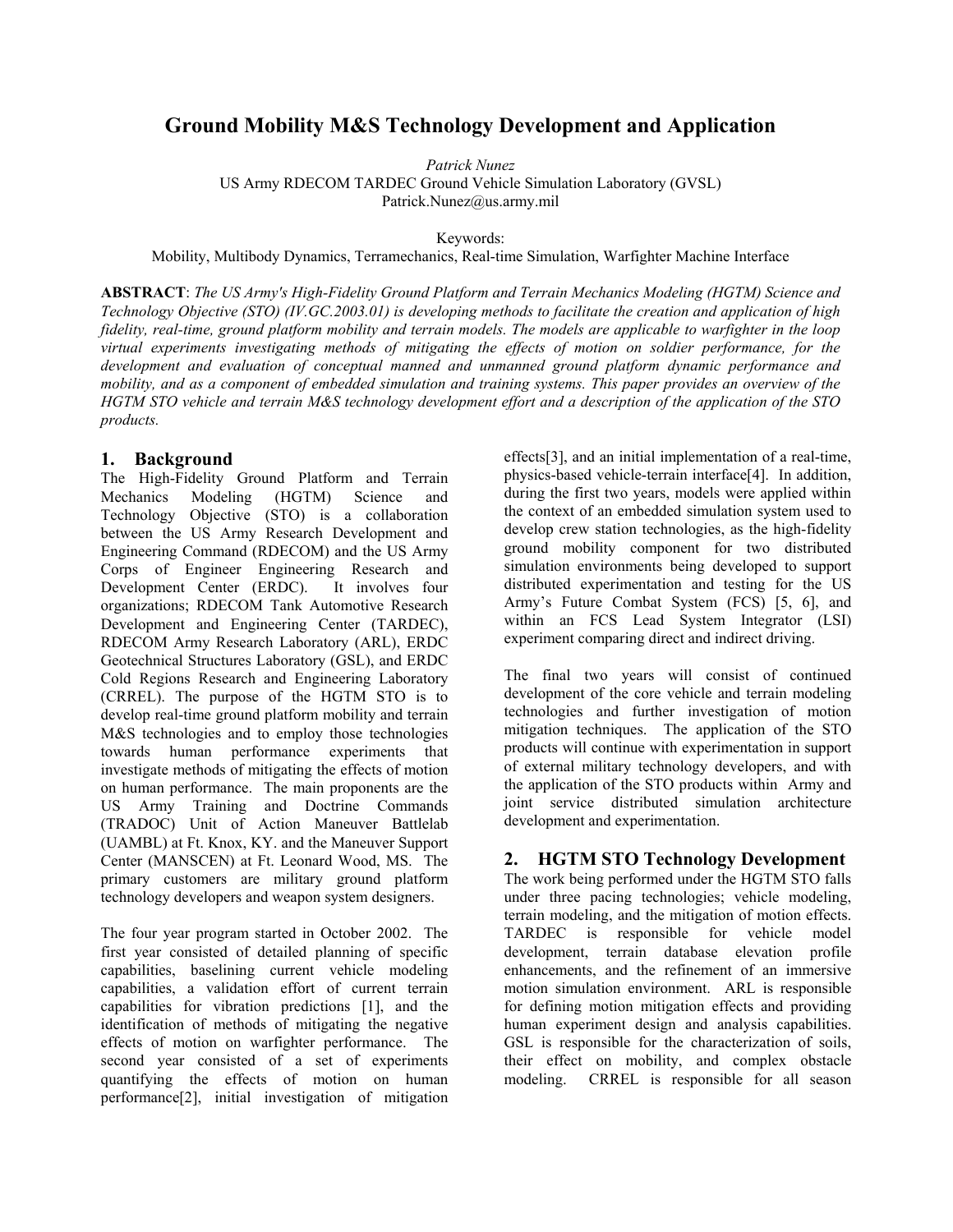| <b>Report Documentation Page</b>                                                                                                                                                                                                                                                                                                                                                                                                                                                                                                                                                                                                                                                                                                                                                                                                                                   |                             |                              |                               |                                                             | Form Approved<br>OMB No. 0704-0188        |  |  |
|--------------------------------------------------------------------------------------------------------------------------------------------------------------------------------------------------------------------------------------------------------------------------------------------------------------------------------------------------------------------------------------------------------------------------------------------------------------------------------------------------------------------------------------------------------------------------------------------------------------------------------------------------------------------------------------------------------------------------------------------------------------------------------------------------------------------------------------------------------------------|-----------------------------|------------------------------|-------------------------------|-------------------------------------------------------------|-------------------------------------------|--|--|
| Public reporting burden for the collection of information is estimated to average 1 hour per response, including the time for reviewing instructions, searching existing data sources, gathering and<br>maintaining the data needed, and completing and reviewing the collection of information. Send comments regarding this burden estimate or any other aspect of this collection of information,<br>including suggestions for reducing this burden, to Washington Headquarters Services, Directorate for Information Operations and Reports, 1215 Jefferson Davis Highway, Suite 1204, Arlington<br>VA 22202-4302. Respondents should be aware that notwithstanding any other provision of law, no person shall be subject to a penalty for failing to comply with a collection of information if it<br>does not display a currently valid OMB control number. |                             |                              |                               |                                                             |                                           |  |  |
| 1. REPORT DATE<br><b>20 SEP 2004</b>                                                                                                                                                                                                                                                                                                                                                                                                                                                                                                                                                                                                                                                                                                                                                                                                                               |                             | 2. REPORT TYPE<br>N/A        |                               | <b>3. DATES COVERED</b>                                     |                                           |  |  |
| <b>4. TITLE AND SUBTITLE</b>                                                                                                                                                                                                                                                                                                                                                                                                                                                                                                                                                                                                                                                                                                                                                                                                                                       |                             |                              |                               | 5a. CONTRACT NUMBER                                         |                                           |  |  |
| <b>Ground Mobility M&amp;S Technology Development and Application</b>                                                                                                                                                                                                                                                                                                                                                                                                                                                                                                                                                                                                                                                                                                                                                                                              |                             |                              |                               | <b>5b. GRANT NUMBER</b>                                     |                                           |  |  |
|                                                                                                                                                                                                                                                                                                                                                                                                                                                                                                                                                                                                                                                                                                                                                                                                                                                                    |                             |                              |                               |                                                             | 5c. PROGRAM ELEMENT NUMBER                |  |  |
| 6. AUTHOR(S)                                                                                                                                                                                                                                                                                                                                                                                                                                                                                                                                                                                                                                                                                                                                                                                                                                                       |                             |                              |                               |                                                             | <b>5d. PROJECT NUMBER</b>                 |  |  |
| <b>Patrick Nunez</b>                                                                                                                                                                                                                                                                                                                                                                                                                                                                                                                                                                                                                                                                                                                                                                                                                                               |                             |                              |                               | <b>5e. TASK NUMBER</b>                                      |                                           |  |  |
|                                                                                                                                                                                                                                                                                                                                                                                                                                                                                                                                                                                                                                                                                                                                                                                                                                                                    |                             |                              |                               |                                                             | <b>5f. WORK UNIT NUMBER</b>               |  |  |
| 7. PERFORMING ORGANIZATION NAME(S) AND ADDRESS(ES)<br>USATACOM 651 E 11 Mile Road Warren, MI 48397-5008                                                                                                                                                                                                                                                                                                                                                                                                                                                                                                                                                                                                                                                                                                                                                            |                             |                              |                               | 8. PERFORMING ORGANIZATION<br><b>REPORT NUMBER</b><br>14239 |                                           |  |  |
| 9. SPONSORING/MONITORING AGENCY NAME(S) AND ADDRESS(ES)                                                                                                                                                                                                                                                                                                                                                                                                                                                                                                                                                                                                                                                                                                                                                                                                            |                             |                              |                               | 10. SPONSOR/MONITOR'S ACRONYM(S)<br><b>TACOM TARDEC</b>     |                                           |  |  |
|                                                                                                                                                                                                                                                                                                                                                                                                                                                                                                                                                                                                                                                                                                                                                                                                                                                                    |                             |                              |                               |                                                             | 11. SPONSOR/MONITOR'S REPORT<br>NUMBER(S) |  |  |
| 12. DISTRIBUTION/AVAILABILITY STATEMENT<br>Approved for public release, distribution unlimited                                                                                                                                                                                                                                                                                                                                                                                                                                                                                                                                                                                                                                                                                                                                                                     |                             |                              |                               |                                                             |                                           |  |  |
| <b>13. SUPPLEMENTARY NOTES</b>                                                                                                                                                                                                                                                                                                                                                                                                                                                                                                                                                                                                                                                                                                                                                                                                                                     |                             |                              |                               |                                                             |                                           |  |  |
| 14. ABSTRACT                                                                                                                                                                                                                                                                                                                                                                                                                                                                                                                                                                                                                                                                                                                                                                                                                                                       |                             |                              |                               |                                                             |                                           |  |  |
| <b>15. SUBJECT TERMS</b>                                                                                                                                                                                                                                                                                                                                                                                                                                                                                                                                                                                                                                                                                                                                                                                                                                           |                             |                              |                               |                                                             |                                           |  |  |
| 16. SECURITY CLASSIFICATION OF:                                                                                                                                                                                                                                                                                                                                                                                                                                                                                                                                                                                                                                                                                                                                                                                                                                    | <b>17. LIMITATION OF</b>    | 18. NUMBER                   | 19a. NAME OF                  |                                                             |                                           |  |  |
| a. REPORT<br>unclassified                                                                                                                                                                                                                                                                                                                                                                                                                                                                                                                                                                                                                                                                                                                                                                                                                                          | b. ABSTRACT<br>unclassified | c. THIS PAGE<br>unclassified | <b>ABSTRACT</b><br><b>SAR</b> | OF PAGES<br>10                                              | <b>RESPONSIBLE PERSON</b>                 |  |  |

| Standard Form 298 (Rev. 8-98) |                               |  |  |
|-------------------------------|-------------------------------|--|--|
|                               | Prescribed by ANSI Std Z39-18 |  |  |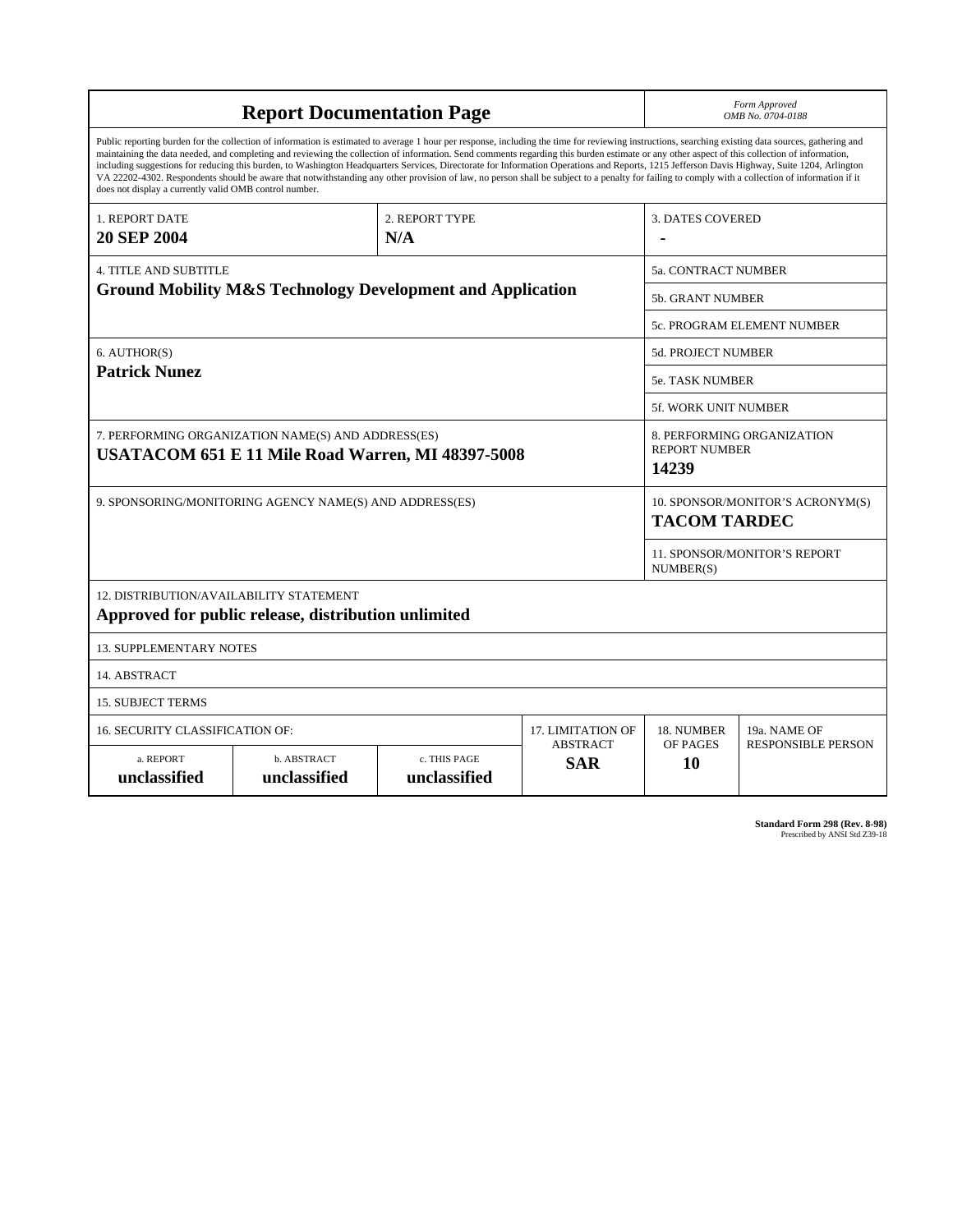environments - the effects of snow and freezing and thawing terrain.

The HGTM STO concentrates specifically on real-time modeling and simulation capabilities that support experimentation and analysis using embedded systems including humans (commanders, drivers, and robotic system operators), software (situational awareness software, power system control algorithms, and autonomous navigation systems), and hardware (crew station devices, hybrid power supply systems, and gun turret systems). Higher resolution models that are not capable of real-time execution and lower resolution models that allow large numbers of ground platform entities to be simulated are considered briefly in order to ensure a consistency of vehicle mobility predictions across multiple resolutions.

### **2.1. Vehicle & Terrain Modeling**

### **2.1.1 High-Resolution Real-Time Models**

The goal of the HGTM STO in terms of vehicle models is to provide a vehicle or technology developer with a way to evaluate how effective the design is when employed within an operational environment. Traditionally, vehicle designers work in the world of high-resolution constructive engineering simulations where the human aspect and the operating environment are difficult to quantify. Physical laws that govern subsystem performance may be accurately simulated, but the actual usage of the aggregated system is grossly approximated and the non-deterministic behavior of the human and psychological effects on the human are usually not considered.

In order to fully bring the human operator into a simulation, real-time operation is required. In order to bring design level models into real-time simulations, complicated systems of equations must be solved in an efficient manner. The goal of the HGTM STO is to develop vehicle modeling constructs and equation solution algorithms that allow complex models to be employed within a real-time environment.

Modeling the operating environment in high-fidelity requires a large scale effort and the deployment of a host of subject matter experts that are not traditionally available to the typical vehicle component or subsystems designer. This is solved through distributed simulations that identify subject matter experts in the various functions of weapon systems, allow them to work in their area of expertise, and then connect their models using network protocols. The HGTM STO developers are working with RDECOM, TRADOC, the Army Test and Evaluation Center (ATEC) and with other services in order to include a

full high-fidelity battlefield context to simulation experiments.

The HGTM STO emphasizes mobility, so the drive train, suspension, tire/track, and terrain models are the primary component models being advanced (Figure 1).



**Figure 1 Typical Automotive Systems in HGTM STO Models** 

### **2.1.2 Composable Models**

Most real-time vehicle models developed today for vehicle design applications consist of highly optimized systems of equations that represent vehicles with a generally constant topology. Specifically, they are developed by the automotive industry and consist of four-wheel vehicles with traditional drive trains and steering systems operating over hard surfaces. Military ground platforms must operate over widely varied terrains, which results in a large set of possible wheeled and tracked configurations to deliver power to the ground.

In the traditional method of developing real-time ground vehicle models, a basic vehicle configuration is developed, the equations of motion are identified, the resulting set of equations are examined in great detail, and solution methods are developed that are highly optimized. Models of different vehicles are developed by modifying parameters in the optimized model, which works well if the same basic topological structure exists between the models. This parameterized approach does not work well, however, for the military situation where the vehicle configurations are widely varied. The challenge is to develop a means to model components to a high level of resolution and create methods to connect the various components into a system level model in a way that optimizations are automatically included. In other words, the HGTM STO is developing the means to develop optimized composable models.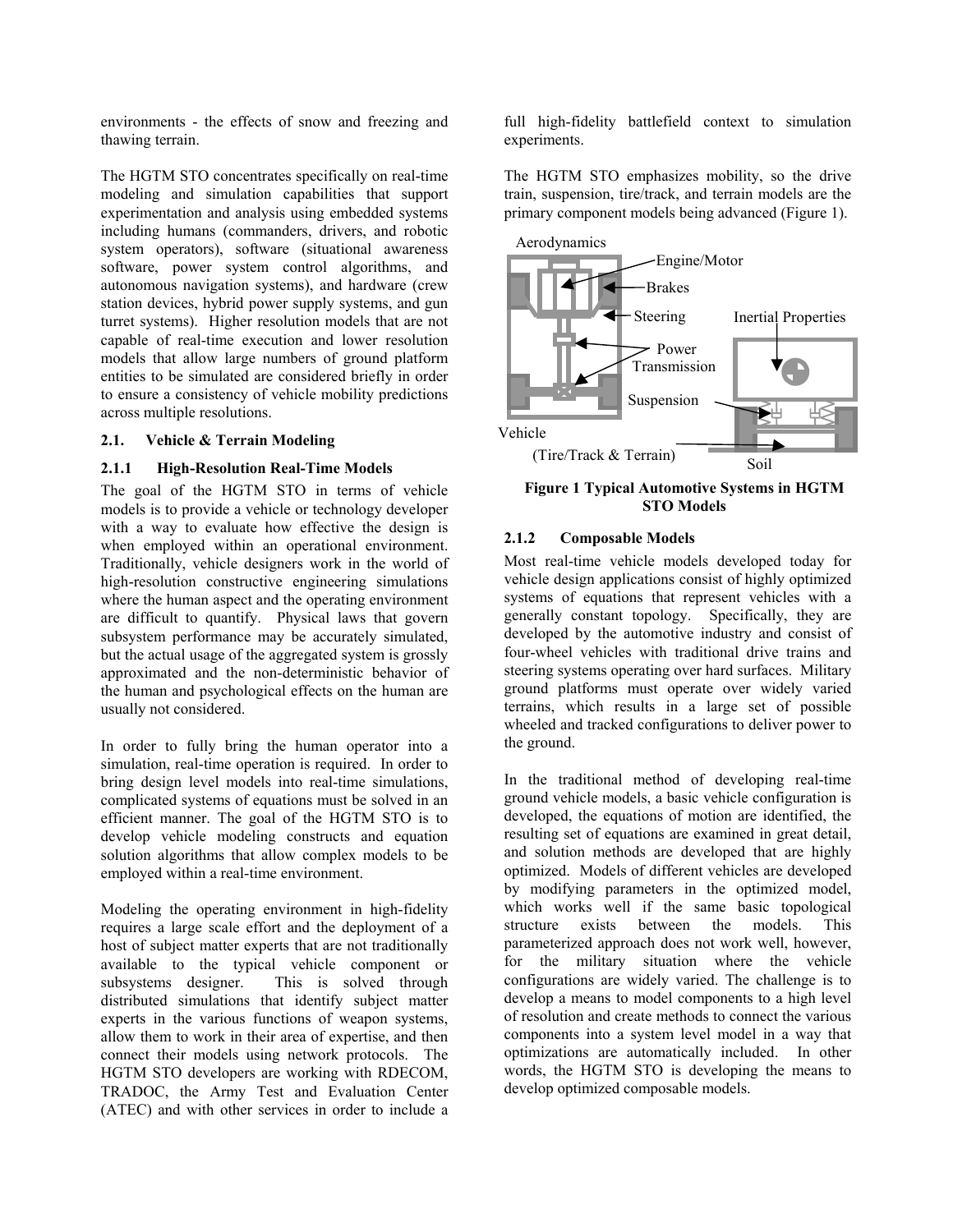Interfaces are being defined between components and subsystems that allow a vehicle modeler to easily create new models. The basic philosophy is to develop separate component or subsystem models and define interface methods that mirror the physical interfaces, yet are transparent to the model developer.

### **2.1.3 Continuous Resolution Terrain Elevation**

HGTM STO experiments required that the human operator be subjected to motion that is representative of real-world operations. The primary motion platform used in motion experiments is able to handle 2G maximum transient acceleration signals with a 3 dB frequency of 40 Hz. In order to fully utilize the hardware capabilities, the vehicle models should provide vibration motion up to that range. Typical vehicle models do not predict such vibration levels, and typical military digital terrains do not contain elevation profiles of sufficient resolution to excite models up to that range. In order to solve this problem, the HGTM STO includes an effort to develop a continuous, analytical description of a terrain profile that statistically represents the real world terrain [7]. Spline functions are overlaid the lower resolution terrain surface polygons with the end result that the digital terrain contains sufficient spectral content to drive the vehicle models. In essence, bumps are sprinkled on large polygonal surfaces (Figure 2). The vehicle models then act as filters, just like the real systems, that transmit the energy to the motion simulator which then imparts the energy to the occupant.



**Figure 2: Continuous Resolution Elevation Profile [8]**

### **2.1.4 Physics-Based Real-Time Terramechanics**

The interaction between a mobile ground platform and a deformable terrain surface is perhaps the most important aspect of ground mobility to model

accurately for off-road vehicles. Ironically, it is also the most difficult and the least understood in terms of deterministic physics-based modeling methods. The tire is a complex force generating device; terrain is a complex, deformable boundary condition. Predicting the interaction between the tire and deformable terrain presents a significant technical challenge. The same arguments apply for tracked vehicle systems.

The single most challenging aspect of the HGTM STO is to predict this interaction, and to do so within the constraints of real-time simulation. In addition, it is desirable to be able to define a modular interface between the vehicle and the terrain that allows the vehicle models and the terrain models to be developed independently and in a conceptually separated manner. The approach is similar to the concept of separating the subsystems and components that make up a vehicle mobility system using interfaces that parallel physical interfaces.

The general theory used in the HGTM STO development is that a vehicle contact patch flows over the terrain with a given pressure and velocity distribution. The patch is divided into nodes with associated areas. The entire patch travels with a given velocity and each node contains a pressure, area, and slip velocity. The initial implementation of predicting the forces between the tire and terrain uses the WES numeric, developed by the GSL, which is based upon laboratory soil bin tests, and CRREL winter traction equations developed from experimental data [9]. Future work will consider three-dimensional lumped parameter models of the terrain [10].

### **2.1.5 Deformable Terrain Effects**

The vibration response of a vehicle is influenced by the profile of the terrain. The forces that generate locomotion and direction are influenced by the terrain surface characteristics. Deformable terrain influences the entire spectrum of vehicle response – vibration, forward acceleration, top speed, braking, turning capability, and directional stability.

The terramechanics methods described above to predict the forces between the tire/track and the terrain also result in a calculation of the tire/track sinkage into the terrain. The value is retained as a "delta-z" layer throughout the simulation (Figure 3). This allows rearward traction elements to experience the deformation created by forward traction elements, follow-on vehicles to experience the beat up terrain from forward vehicles, and small vehicles to experience the ruts created by large vehicles. In addition, the terrain surface characteristics are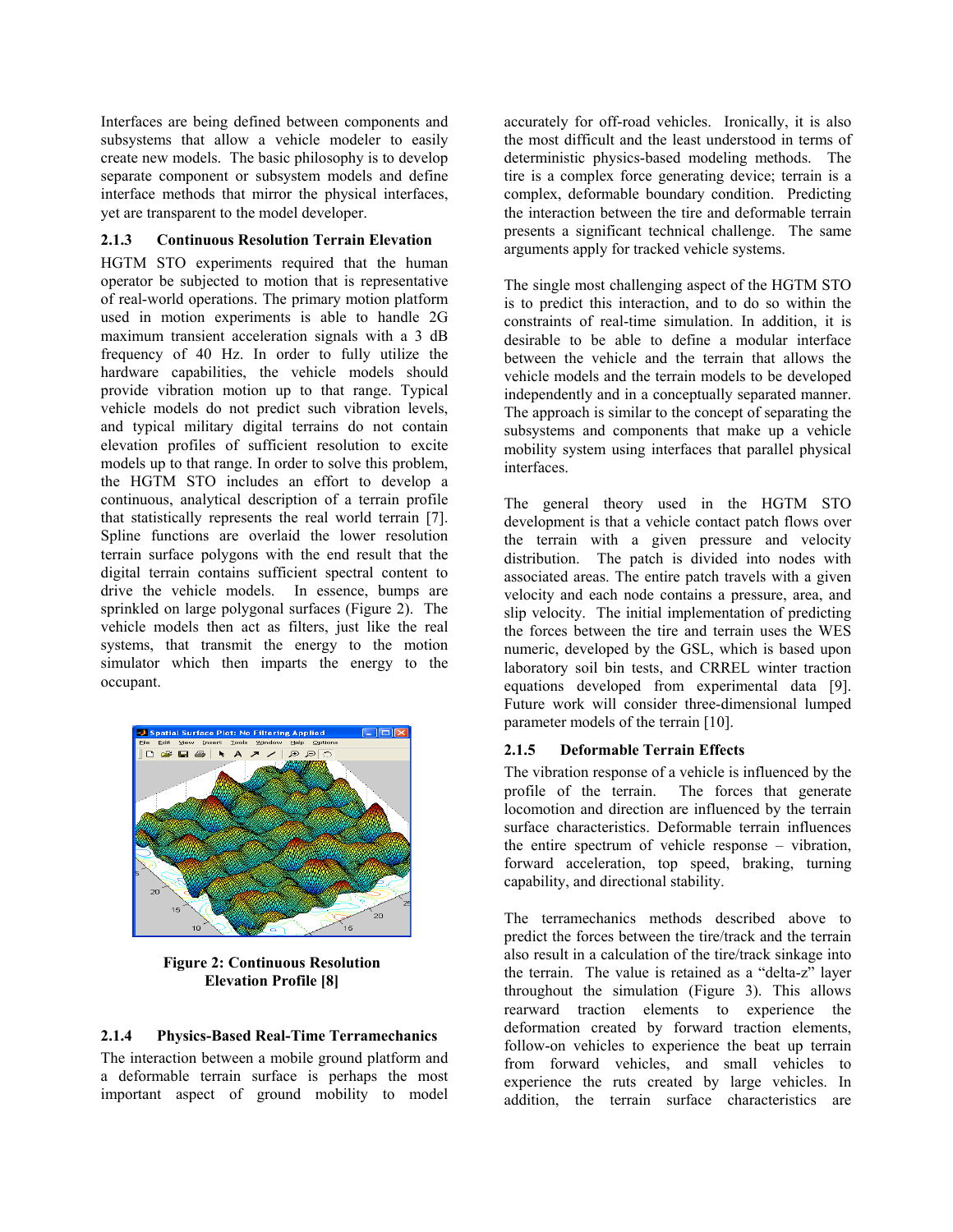

**Figure 3: Terrain Deformation - Sinkage in Snow [9]** 

modified with trafficing [11]. As a side benefit, once a method is developed that allows for run-time modification of terrain characteristics, the effects of weather are able to be added to the simulation.

### **2.1.6 Complex Obstacles and Urban Mobility**

Urban terrain, from a ground platform mobility point of view, is a set of complex obstacles along with some multi-elevation surfaces (including building interiors with steps). The basic building blocks of the STO – high-resolution vehicle models and terrain elevation profiles, along with collision detection and response and the negotiation of obstacles, will be assembled together in order to study ground maneuver in urban operations.

The HGTM methods being developed for obstacle negotiation consider three situations. The first is a static, nondeformable obstacle being traversed (or impacted) by a dynamic vehicle. This is an extension of the vehicle-terrain interface, along with collision detection and response capabilities. The second case involves movable objects. The HGMT STO approach to this problem is to set up various obstacles in a real world situation, attempt to move the obstacles with real vehicles, and measure the force required to move the obstacle. These experiments will then result in a set of parametric equations that will be used for movable obstacles. The third and most challenging case of obstacle negotiation is deformable obstacles. The approach of the HGMT STO to this problem will be a combined structural mechanics solution and experimental relation solution. Structural solutions will be employed where force-deformation relations are known. Experimental data will be used for other cases, such as rubble piles, with the, as yet unsolved, problem being the characterization of the rubble pile (or, in a general sense, the characterization of the deformable obstacle).

#### **2.2. Motion Effects Mitigation**

The third M&S pacing technology that the HGTM STO involves the use of the mobility models within human experimentations to examine the effects of motion on warfighter performance. Mitigation techniques being considered for investigated involve both "machine" modifications (ground platform chassis and suspension design, visual devices such as virtual windows and artificial horizons, three dimensional audio, a variety of operator control devices and displays) and "man" modifications (autogenic training techniques and self-efficacy methods) where the warfighter is taught ways to be more aware of his actual performance and to control his behavior internally to reduce the negative effects of motion. This paper addresses the vehicle and terrain modeling aspects of the HGTM STO and leaves further discussion of motion mitigation techniques to a future paper.

### **3. Application of HGTM STO Products**

### **3.1. Distributed Mobility Model Component**

The vehicle and terrain models being developed under the STO are used for internal warfighter in the loop experiments, but are extensible for use as semiautomated forces or as robotic platform models. The basic vehicle and terrain models, with embedded driver models are packaged with a well-defined external interface (Figure 6, next page) that allows them to function as a high-fidelity mobility component of a larger simulation. This product is called the Vehicle Dynamics and Mobility Server (VDMS) [12].

VDMS entities are controlled via desired speed and heading instructions, a series of waypoints (route), or tele-operation commands (brake, throttle, steer, and gear). VDMS may operate stand-alone, or it may be used within a distributed simulation environment and used to update ground platform mobility state values. The stand-alone version provides an off-line analytical tool and is used within the HGTM STO Verification & Validation (V&V) process. The distributed version is being used in the RDECOM Modeling Architecture for Technology Research and Experimental (MATREX) and the Development Test Center (DTC) Virtual Proving Ground (VPG) projects (Figure 4).



**Figure 4 VDMS Executing Hard Brake and Turning for DTC VPG Operations[6]**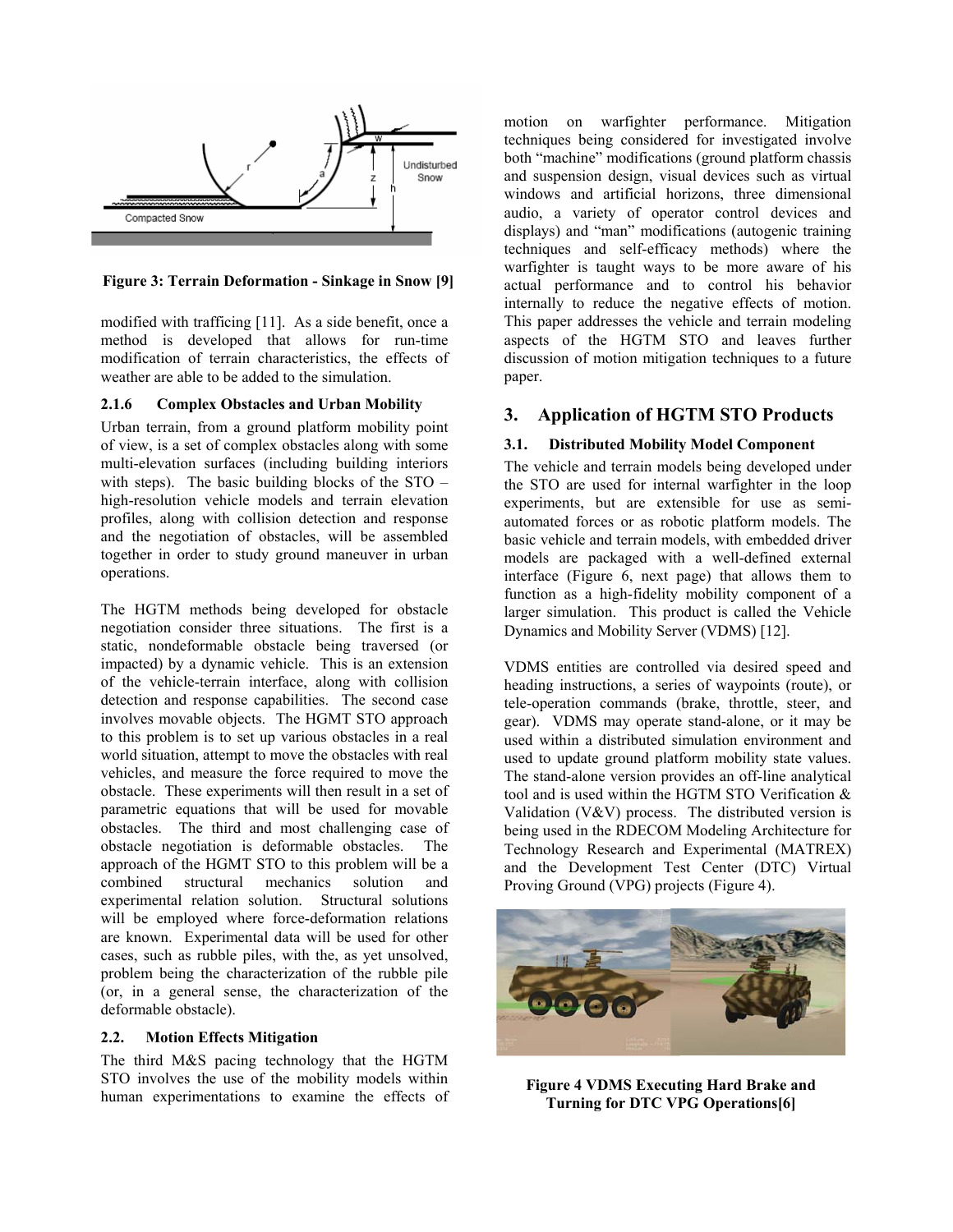Replacing the driver models within VDMS with real embedded autonomous navigation system (ANS) software allows VDMS to replicate unmanned ground vehicles. For use in the development and evaluation of robotic vehicle concepts, the ground vehicle models may be connected to terrain sensor models (or provided with equivalent data) and integrated with embedded sensor fusion and autonomous control algorithms. This could include either real-time or high-resolution models depending on the particular experiment or whether the sensor fusion or autonomous control algorithms require realtime systems.

HGTM STO developers are searching for ANS software and sensor models in order to demonstrate the capability for robotic system development.

The current application of VDMS is to establish a method of improving the resolution and fidelity of the ground vehicle models that are used in computer generated forces, when needed (Figure 5). This task primarily involves either a large number of computer processors or a significantly reduced order model that is consistent with the real-time and high-resolution

models (which should be consistent with each other). High performance computing facilities are used by the STO developers to execute vehicle models, and multiprocessor capabilities are being used in order to Body Pitch



**Figure 5 Comparison of VDMS and OneSAF Test Bed Pitch Motion**



**Figure 6 VDMS Interfaces**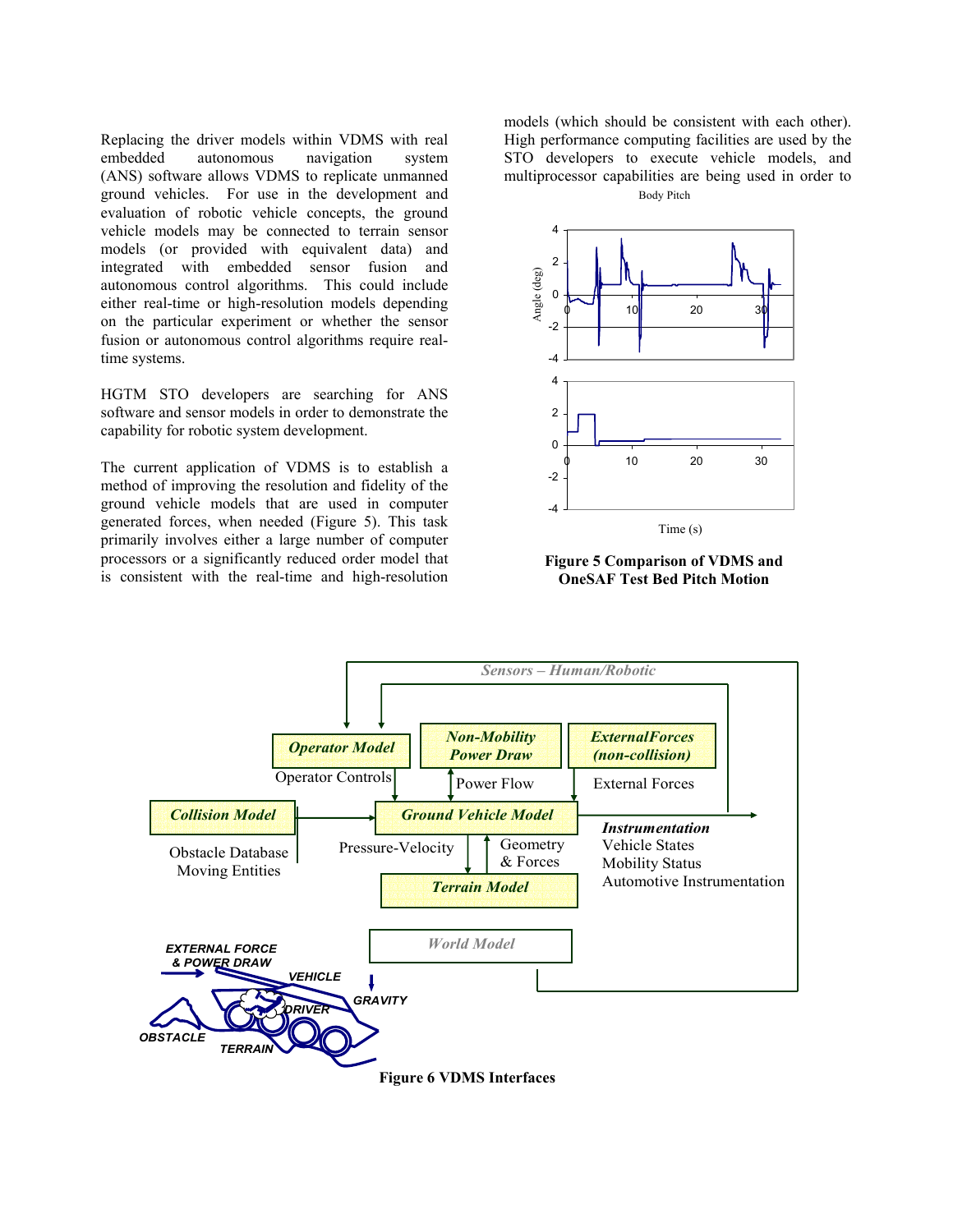execute large numbers of ground platform entities within a distributed environment. It should be noted that higher resolution models are not always required, and when not required, the complications associated with increasing resolution are not always worth the effort.

### **3.2. Warfighter Machine Interfaces & Vehicle Design for Improved Human Performance**

The high fidelity motion simulators combined with the vehicle and terrain models generated by the HGTM STO are used within the scope of the HGTM STO towards the quantification and evaluation of human performance within a motion environment [13]. Once these measurements are possible within a controlled laboratory environment, vehicle design efforts that take into account the human aspect of the vehicle system are possible at the total system level. Design efforts include the warfighter machine interface in terms of display devices, information contained in the displays, operator controls, and three-dimensional audio.

From a total system perspective, design efforts also include the vehicle suspension system and how the vehicle dynamic characteristics affect human performance. These types of studies are possible within the context of HGTM STO, since the models are capable of design level of detail.

The HGTM experimentation plan addresses two issues directly of concern to the US Army's FCS – on-themove operations and size and weight constraints of crew station design. The first issue addresses problems related to operations that occur in a dynamic environment that previously occurred in a stationary environment - or at operating tempos significantly less than what is expected of FCS. The second issue directly impacts the design of the crew station in terms of display and control devices.

Experiments of this type are usually examined through the use of training simulators or existing real systems that surrogate future systems. Training simulators are constrained by the idea that they will generally be expected to be employed as embedded packages on the future systems and, as such, are limited in the amount of computational hardware and resources that may be utilized. This creates the need to trade the amount of resolution available within the modeled environment, resulting in vehicle models are not sufficient for design-level trade studies.

Existing systems that surrogate the future conceptual systems are constrained in the sense that the surrogated system is, by definition, not the future system and by the requirement that a real world environment (typically a proving ground or operational test site) must be used to operate the surrogated system. Also, the possibility of performing trade studies on the design of the platform itself is lost due to the employment of already existing hardware.

Through the use of a high-resolution, controlled, laboratory environment - unrestricted by typical onboard computational resources - and the links to distributed simulation environments, the experimental capability provided by the HGTM STO products allow FCS system designers to explore design concepts and estimate the operational utility of the system design through the linkage of engineering models and operational simulations.

Specific experiments already executed or planned for the remainder of the HGTM STO include:

- 1. Occupant reach and tactile operation in a dynamic environment
- 2. Influence of vehicle design (active, semi-active, passive) on driver, gunner, commander performance[14]
- 3. Influence of display type (flat panel versus head mounted display) on driver and/or commander performance
- 4. Influence of display device field of view on driver performance
- 5. Teleoperation of a robotic vehicle from a moving platform and methods of mitigating motion sensory mismatch effects on the operator [15]
- 6. Methods of control for multiple robotic assets including mobility, surveillance, and targeting tasks
- 7. Use of three-dimensionally audio effects and speech recognition technologies towards enhancing system control
- 8. Methods of various levels of adaptive automation towards control of robotic platforms.

### **3.3. Army Power Budget Model and Power System Duty Cycle Experiments**

The HGTM STO developers are working with the Power and Energy Hardware in the Loop Systems Integration Laboratory STO and the Pulse Power for FCS STO developers in order to develop what is known as the Army Power Budget Model [16]. The Army Power Budget Model will integrate dynamic models and hardware components of power producing systems (i.e. hybrid power train systems), a hybrid set of dynamic and static power consumption models and hardware components (*i.e.* mobility, survivability, lethality, C4ISR subsystems), and a library of mission profiles (duty cycles) to which future military vehicles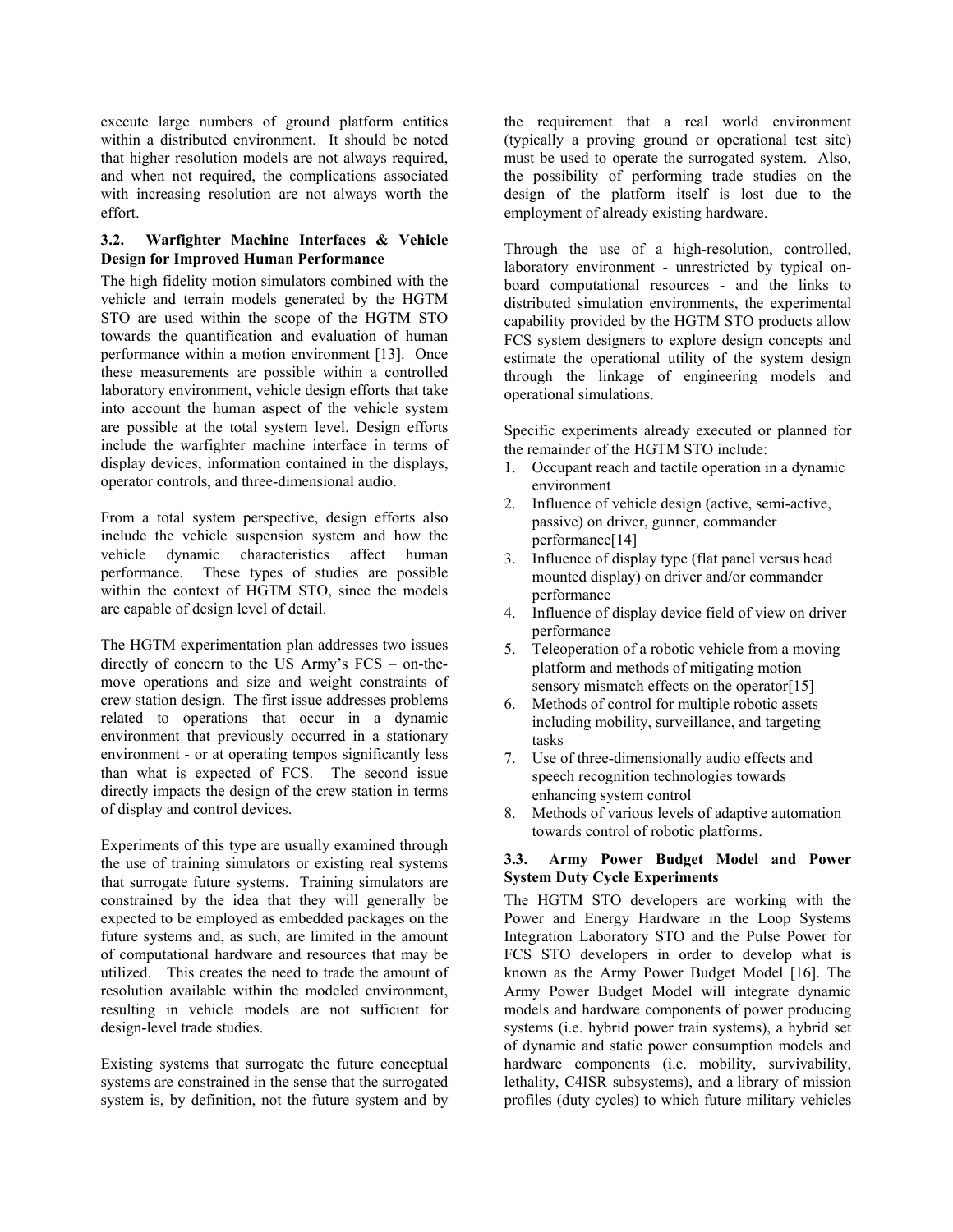will be subjected. The integrated set of models will be designed to provide both a desktop analysis capability and a distributed simulation capability.

Future vehicle platforms will not only serve typical mobile combat and tactical functions, but will also serve as a mobile power source for the future force. In order to effectively design a power management system for the US Army's Future Combat System, accurate estimates of power loads throughout the complete range of operations are required. Little data exists on power flows involved in current military operations and less data exists on the power requirements of a FCS vehicle. What is known of FCS operations to date has been determined from inventive thinking combining concepts of operations and extrapolation of the current state of technology. New concepts and force structures have been investigated using modeling and simulation.

The HGTM STO products will be used to estimate mission profiles, or duty cycles, using constructive and virtual simulations. Data from RDECOM and TRADOC simulation experiments will be used to estimate the power requirements during future army operations. The experiments will involve FCS operations of movement to contact and decisive operations. Three simulations will be employed for this project.

The first duty cycle will come from Combined Arms and Support Task Force Evaluation Model (CASTFOREM). An FCS scenario will be executed using CASTFOREM and the activity of each vehicle will be examined. The actions of these vehicles during the simulation will be identified as the first duty cycle developed under this project.

The second set of duty cycles will be developed through the extraction of data from a TRADOC warfighter exercise. Similar to the CASTFOREM experiment, the "activity" of a select set of vehicles will be examined and the power consumption associated with mobility, lethality, survivability, and battle command will be examined to develop a duty cycle.

The third duty cycle estimate will come from a simulation experiment that will connect a virtual systems integration laboratory in Warren, MI to a hybrid power train hardware systems integration laboratory in Santa Clara, CA, thereby involving significant hardware components and embedded software control systems. VDMS will provide mobility functions with the power train components

being provided through a connection to the Santa Clara, CA systems integration laboratory. VDMS will operate within a TARDEC developmental crew station with an embedded simulation system used to represent non-mobility systems and the external environment. Unlimited power will be available for non-mobility systems in order to determine power requirements.

The three sets of experiments range from broad-scoped with large numbers of low resolution entity models to narrow-scoped with small numbers of high resolution entities. The end goal of these experiments is to provide mission profiles, or duty cycles, to be used within the desktop version of the Army Power Budget Model. Then, an optimized power management algorithm will be developed and the third experiment will be rerun without the assumption of unlimited power for non-mobility systems in order to evaluate the effectiveness of the control algorithm towards meeting the power requirements.

### **3.4. Virtual Evaluation Suite (VES)**

The off-line, stand alone version of VDMS described above will be used both as an analysis tool to evaluate vehicle designs and as the core V&V tool for HGTM STO developed models. Since VDMS is flexible in how it is controlled, a wide set of simulated test conditions may be set up and executed.

This is a tool is called the Vehicle Evaluation Suite (VES) [17]. The goal of this project is to create a virtual evaluation course that contains a full spectrum of automotive performance tests over geographically distant terrains and under various weather conditions. Standard output reports and full design and performance characteristic sheets will be automatically generated. The VES is a test bed within which the vehicle modeling technologies developed under the STO are tested and evaluated.

Five sets of test suites are planned at this stage;

- 1. Interface Compliance/Common Problem Test Suite: check the vehicle model interface compliance and common problems
- 2. Vehicle dynamics suite: evaluates typical vehicle stability, handling, and ride and shock quality
- 3. Soft-soil Mobility suite: evaluates soft-soil capabilities in varying soils and soil conditions
- 4. Obstacle suite: evaluates obstacle negotiations including gaps and walls and complex obstacle groupings
- 5. Power train suite: evaluates propulsion system performance (acceleration and braking) and fuel consumption/power management.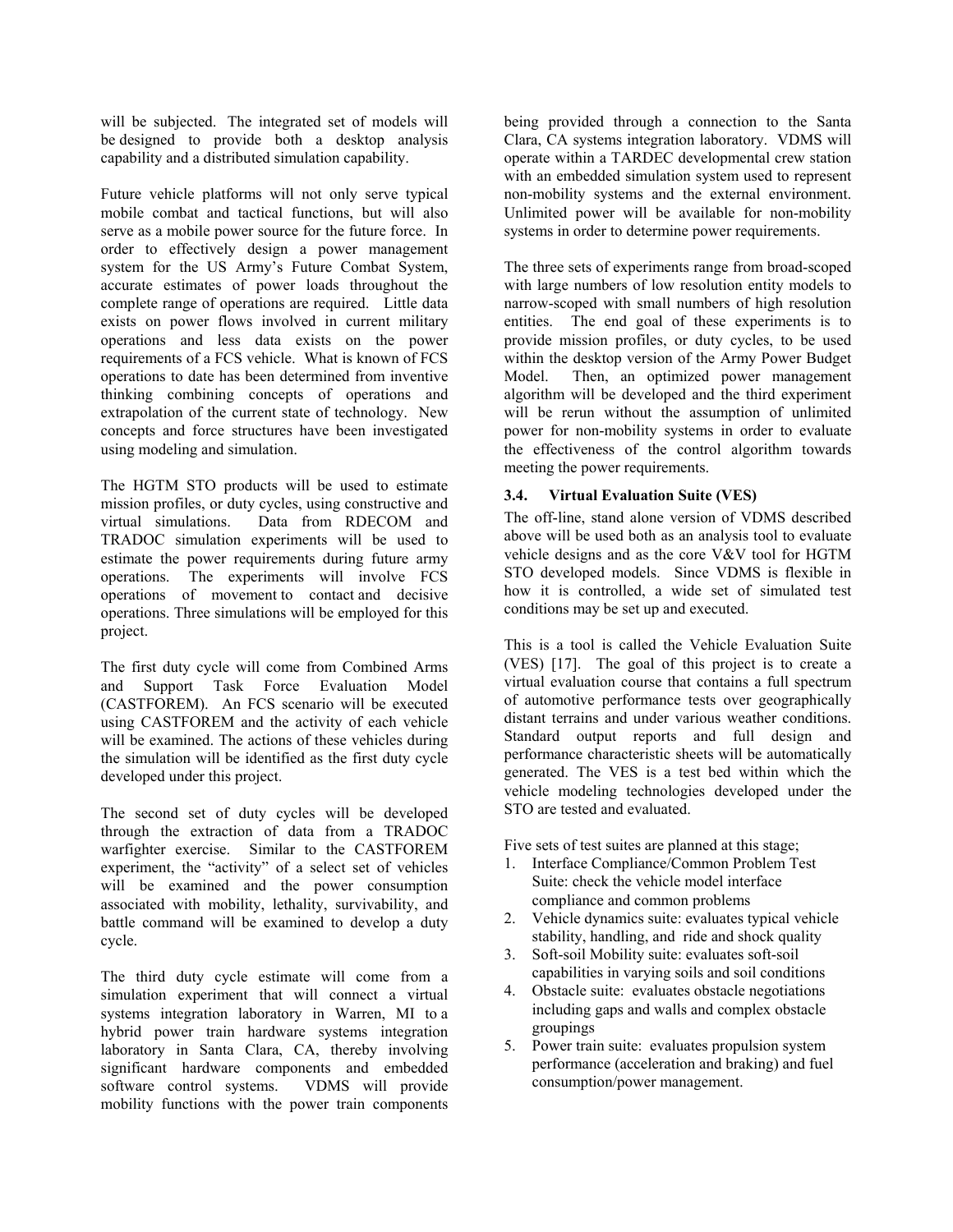#### **3.5. Unmanned Ground Vehicle Demonstrations**

HGTM STO developers are developing a series of demonstrations in order to set timelines for technology development efforts and to demonstrate capabilities [18]. The demonstration is based upon manned/unmanned vehicle scenarios specifically intended to mimic the Robotic Follower (RF) mission. The scenario includes one manned vehicle and four robotic vehicles operating in two configurations – a "pull" and a "push" configuration. Each Integration threshold adds a capability package to the HGTM simulations, most of which were previously discussed in this paper. The final integration threshold goal includes all STO developed vehicle and terrain modeling technologies and inserts them into a large scale distributed simulation environment involving the robotic system configurations operating within an urban environment.



**Figure 7 "Push" (Top) and "Pull" (Bottom) Configuration of Robotic Convoy** 

| <b>Vehicle</b><br><b>Models</b>                      | <b>Collision Detection</b><br>& Response               | <b>Terrain Query</b>                                        | <b>Database</b>                                  | <b>Robotics</b>                                                                                                                                                                             | <b>Network</b><br>Interoperation                  |  |  |
|------------------------------------------------------|--------------------------------------------------------|-------------------------------------------------------------|--------------------------------------------------|---------------------------------------------------------------------------------------------------------------------------------------------------------------------------------------------|---------------------------------------------------|--|--|
| Stryker                                              | None                                                   | <b>Coarse Elevation</b>                                     | OpenFlight                                       | None                                                                                                                                                                                        | Internal                                          |  |  |
| +ARV<br>+ Mule                                       |                                                        | +Continuous<br>Elevations<br>+Terramechanics<br>+Deformable | +Open Flight<br>with Improved<br>Soil Properties | Blind/Dumb<br>followers                                                                                                                                                                     |                                                   |  |  |
| INTEGRATION THRESHOLD #1 (Vehicle-Terrain Interface) |                                                        |                                                             |                                                  |                                                                                                                                                                                             |                                                   |  |  |
|                                                      | Vehicle -Terrain<br>+ Vehicle-Solid                    |                                                             | Open Flight<br>with Trees &                      |                                                                                                                                                                                             |                                                   |  |  |
|                                                      | + Vehicle-Vehicle                                      |                                                             | <b>Buildings</b>                                 |                                                                                                                                                                                             |                                                   |  |  |
|                                                      | +Vehicle - Movable                                     |                                                             | +Movable<br>Object                               |                                                                                                                                                                                             |                                                   |  |  |
|                                                      | $+$ Vehicle $-$<br>Deformable                          |                                                             | +Deformable                                      |                                                                                                                                                                                             |                                                   |  |  |
|                                                      | Object<br><b>INTEGRATION THRESHOLD #2 (Collisions)</b> |                                                             |                                                  |                                                                                                                                                                                             |                                                   |  |  |
|                                                      |                                                        |                                                             |                                                  | Coarse Robotic<br><b>Monitor &amp; Control</b><br>Embedded<br>Autonomous<br><b>Navigation System</b><br>(ANS)<br>+ Inter-'bot comms<br>+Teleop Override<br>"Push" & "Pull"<br>configuration |                                                   |  |  |
| <b>INTEGRATION THRESHOLD #3 (Robotics)</b>           |                                                        |                                                             |                                                  |                                                                                                                                                                                             |                                                   |  |  |
|                                                      |                                                        |                                                             | <b>CTDB</b>                                      |                                                                                                                                                                                             | <b>HLA position</b><br>reporting                  |  |  |
|                                                      |                                                        |                                                             | <b>OTF</b>                                       |                                                                                                                                                                                             | + OTB Monitoring                                  |  |  |
|                                                      |                                                        |                                                             | Multi-Elevations<br>& Complex<br>Obstacles       |                                                                                                                                                                                             | HLA interface to<br><b>VDMS</b>                   |  |  |
| INTEGRATION THRESHOLD #4 (URBAN TERRAIN + HLA)       |                                                        |                                                             |                                                  |                                                                                                                                                                                             |                                                   |  |  |
| $+MCS$<br>+RS&V                                      | <b>External Entities</b>                               | <b>Shared Terrain</b>                                       | <b>Terrain Server</b>                            | <b>External Sensors</b><br>Models                                                                                                                                                           | Long-Distance<br><b>Distributed</b><br>Simulation |  |  |
| <b>INTEGRATION THRESHOLD #5 (CAPSTONE)</b>           |                                                        |                                                             |                                                  |                                                                                                                                                                                             |                                                   |  |  |

### **Table 1 HGTM STO Integration Thresholds**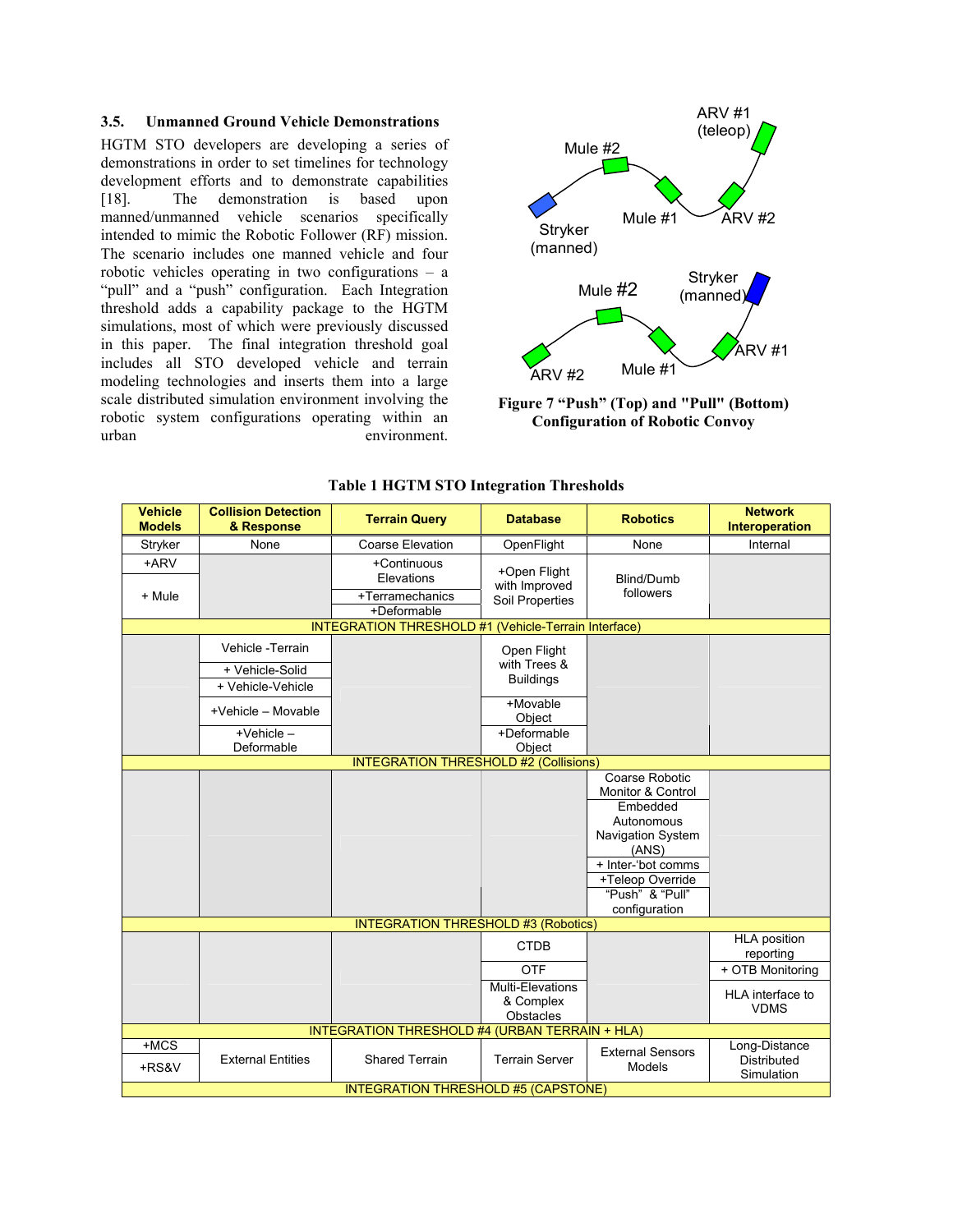# **4. Simulation and Simulator Validity Measurements**

The ultimate goal of the HGTM STO is to provide models of FCS ground platform conceptual chassis & suspension designs – and mock-ups of crew station designs - with a resolution/reconfigurability that is sufficient for an engineer to perform design trade studies (and for the government to provide an objective evaluation of the conceptual design) within a controlled laboratory environment. The ultimate metric by which the HGTM STO should be measured is the extent that the tools developed by the STO developers are successful in achieving this goal, along with the extent that measured human performance is improved through motion mitigation techniques.

The method by which such a task is measured is not straight forward, however. The validation efforts of the HGTM STO are two-fold. First is a bottoms-up approach in which each component of the simulation is compared to a real-world referent and the degree to which the simulation differs from the referent is both measured and the source of error is identified.

The second method of simulator validation is an "end effect" method that directly identifies how well STO experiments capture human performance effects. A simulation experiment is created that, to the greatest extent possible, recreates a real world experiment. The human subject's performance on a given task is measured during both the simulated experiment and the real experiment and, again, a comparison is made. In addition, the HGTM STO validation methods for the human experiments also consider longer lasting effects on human performance. Immediately upon completing the main task within a vehicle, a set of questions and fairly simple tasks are performed by the subject. The identical set of questions and tasks are used for both the real world experiment and the simulated experiments, and the results of the two situations are compared.

# **5. References**

- [1] Lamb, Reid, Truong, Weller, "Virtual Proving Ground Terrain Validation", NDIA Intelligent Vehicle Systems Symposium, Paper IVSS-2002- MAS-04, June 2002.
- [2] Meldrum, Paul, McDowell, Smyth, "CAT-ATD/RMS Driving FOV Experiment: Preliminary Results and Lessons Learned", NDIA Intelligent Vehicle Systems Symposium, Paper IVSS-2004- MAS-01, June 2004.
- [3] McDowell, "Performance decrements associated with sensory-mismatch: Driving decrements associated with a disparity between simulated visual scenes and simulated vehicle motion", Draft Human Use Protocol, spring 2004.
- [4] Nunez, Nham, Lee, Richmond, Ahlvin, Weller, Lamb, "Vehicle Terrain Interface Application Programming Interface Specification", Aug 2004.
- [5] Nunez, "Vehicle Dynamics and Mobility Server (VDMS) Verification and Validation Plan", U.S. Army RDECOM TERDEC, Ground Vehicle Simulation Laboratory. 8 August 2003.
- [6] Docimo, Hinkle, Sauerborn, "Vehicle Dynamics in the Virtual Proving Ground (VPG) Synthetic Environment Integrated Testbed (SEIT), Simulation Interoperability Workshop, Paper 04S-SIW-034, spring 2004.
- [7] Reid, A., "Development of a High-resolution Virtual Terrain to Support the Development and Testing of Intelligent Systems", Paper IVSS-2002- MAS-04, NDIA Intelligent Vehicle Systems Symposium, Traverse City, MI, June 2002.
- [8] Morrison, Romano, Reid, Gorsich, "High-Frequency Terrain Content and Surface Interactions for Off-Road Simulations", SAE Commercial Vehicle Engineering Congress & Exhibition Technical Program, Paper 04TB-128, Fall 2004
- [9] Richmond, Jones, Creighton, Ahlvin, "Estimating Off-Road Ground Contact Forces for Real Time Motion Simulator", SAE Commercial Vehicle Engineering Congress & Exhibition Technical Program, Paper 04TB-122, Fall 2004.
- [10] Creighton, Daniel C.; Walker, Robert E., "A Two-Dimensional Vehicle-Media Interaction Model for Wheeled Vehicles", presented at the Wheels and Tracks Symposium, Royal Military College of Science, Shrivenham, Swindon, UK, 9-11 Sep 1998
- [11] Shoop, Coutermarsh, Reid, "All-Season Virtual Test Site for a Real-Time Vehicle Simulator", SAE Commercial Vehicle Engineering Congress & Exhibition Technical Program, Paper 04TB-127, Fall 2004.
- [12] Brudnak, Nunez, Reid, "Real-time, Distributed Ground Vehicle Dynamics and Mobility Simulation", SAE World Congress and Exposition, Paper 2002-01-1178, March 2002.
- [13] McDowell, Nunez, Paul, "Virtual Simulation Experiments in a Six DOF Motion Environment for the Evaluation of C2 on the Move and Human Robot Interfaces", Army Science Conference Summary Document, Dec 2004.